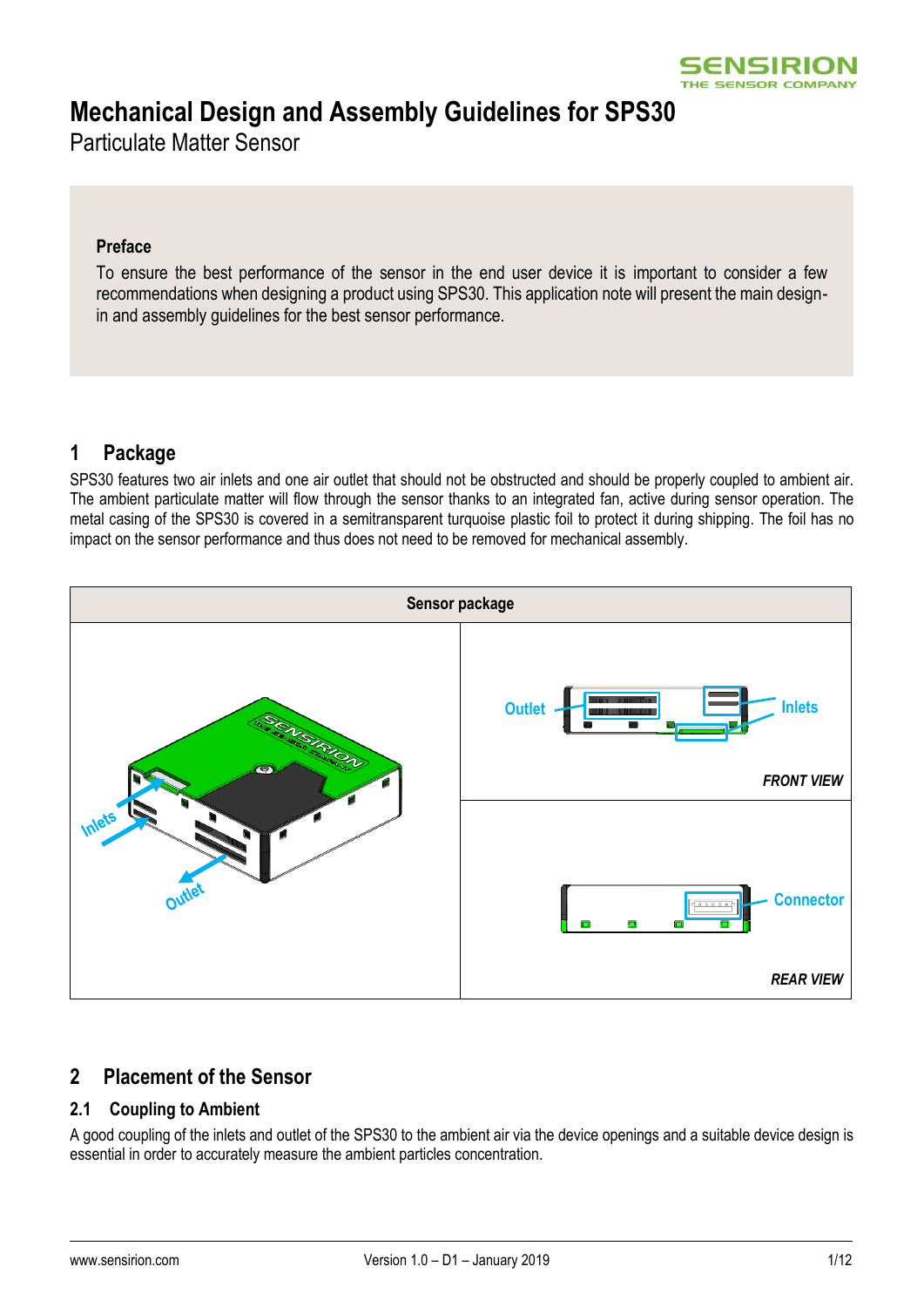

Ideally, the sensor is placed as close as possible to the device's outer shell using large openings allowing the sensor to be exposed to the ambient. The larger the opening, the better the air exchange between the sensor and the ambient, resulting in faster response times. A tightly sealed separation between inlet and outlet will result in the best performance.



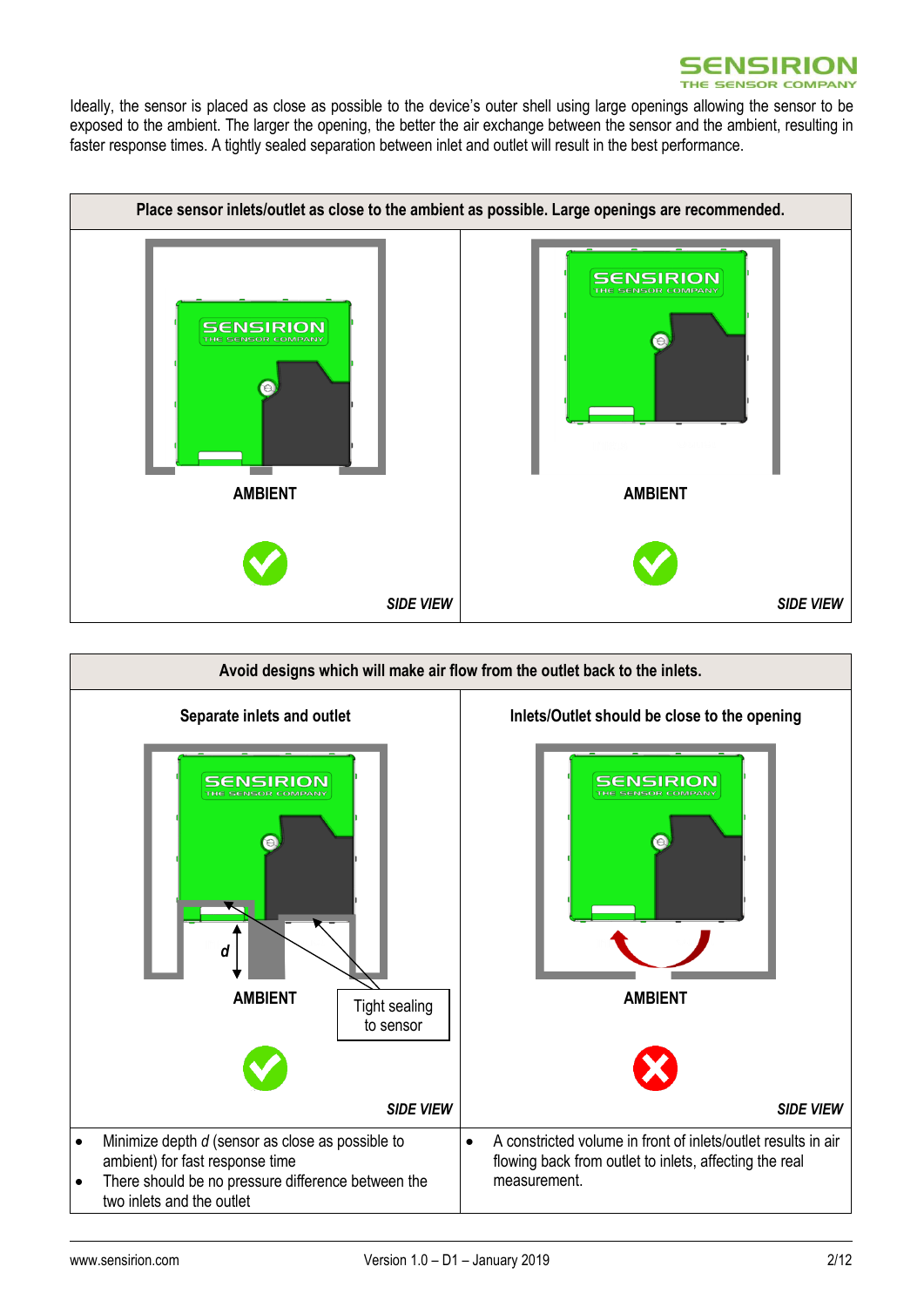

#### **2.2 Orientation**



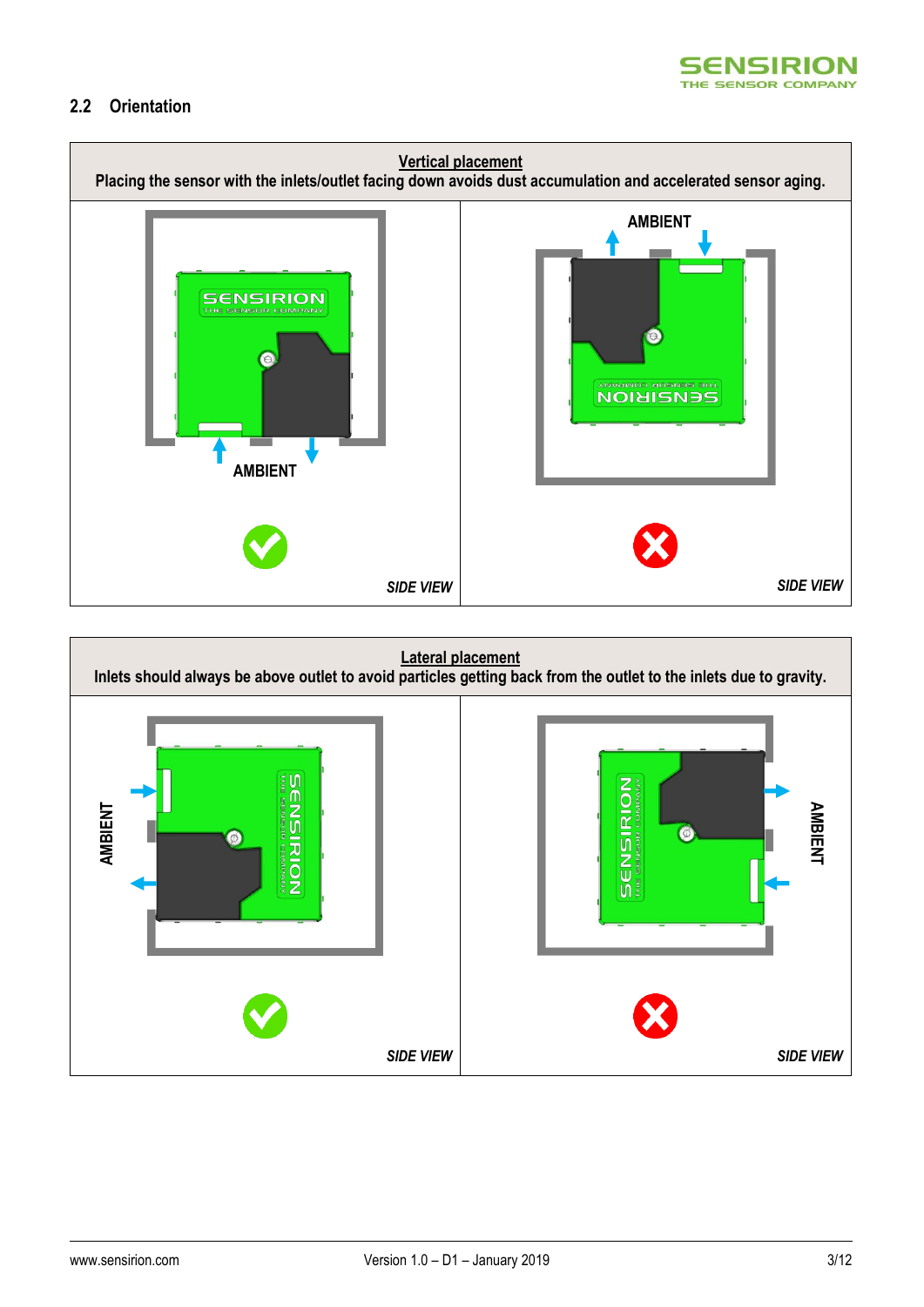#### **SENSIRION** THE SENSOR COMPANY

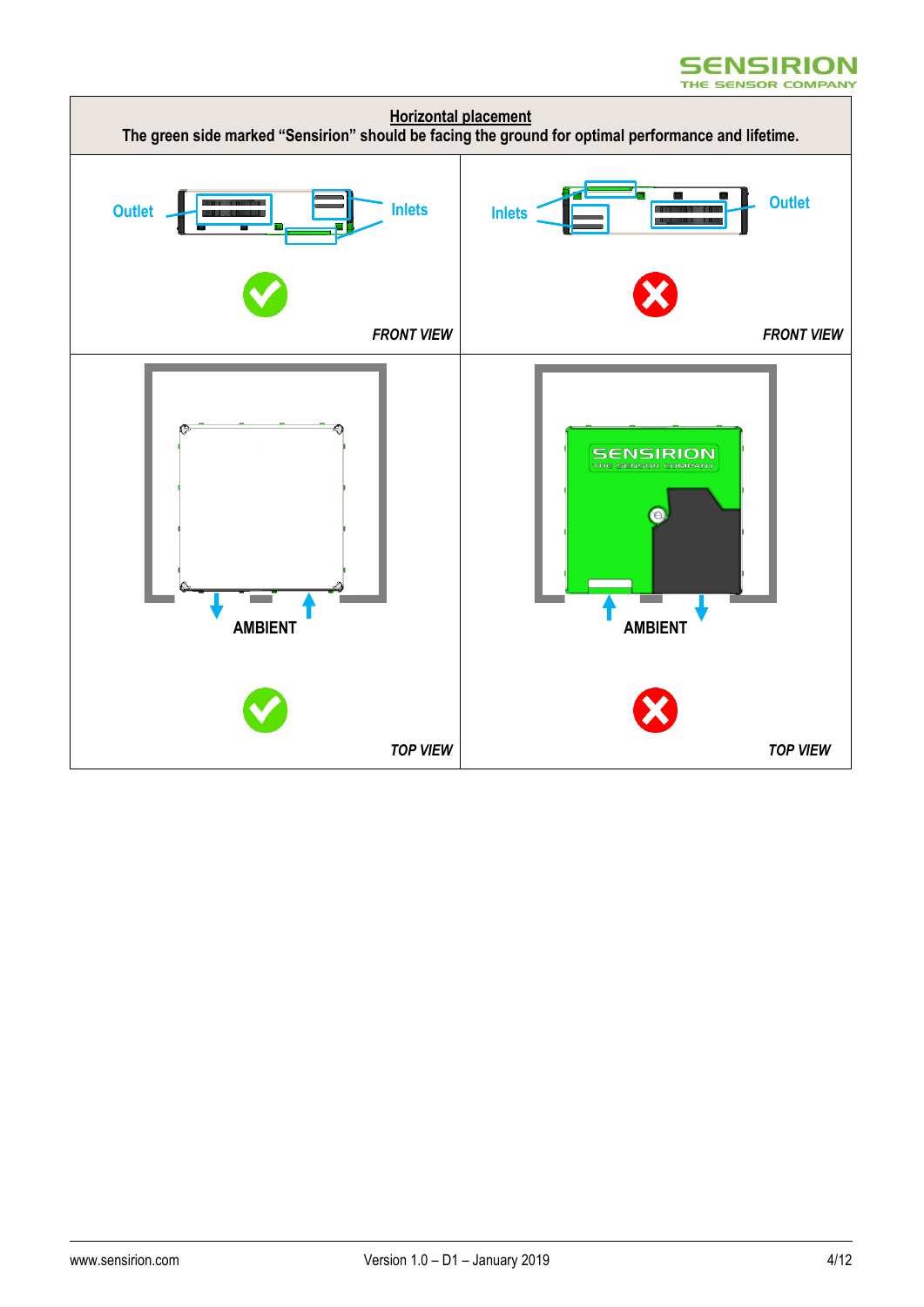

#### **2.3 Isolation from Airflow**

External airflows can generate a pressure drop between inlets and outlet and alter the sensor reading. Very strong flows can also physically prevent particles from entering the sensor inlet channels. The sensor should be isolated from the airflow of the final device (e.g., air purifier) if the velocity of this flow is greater than 1 m/s. For a design in where the external flow velocity is greater than 1 m/s contact Sensirion for more information.

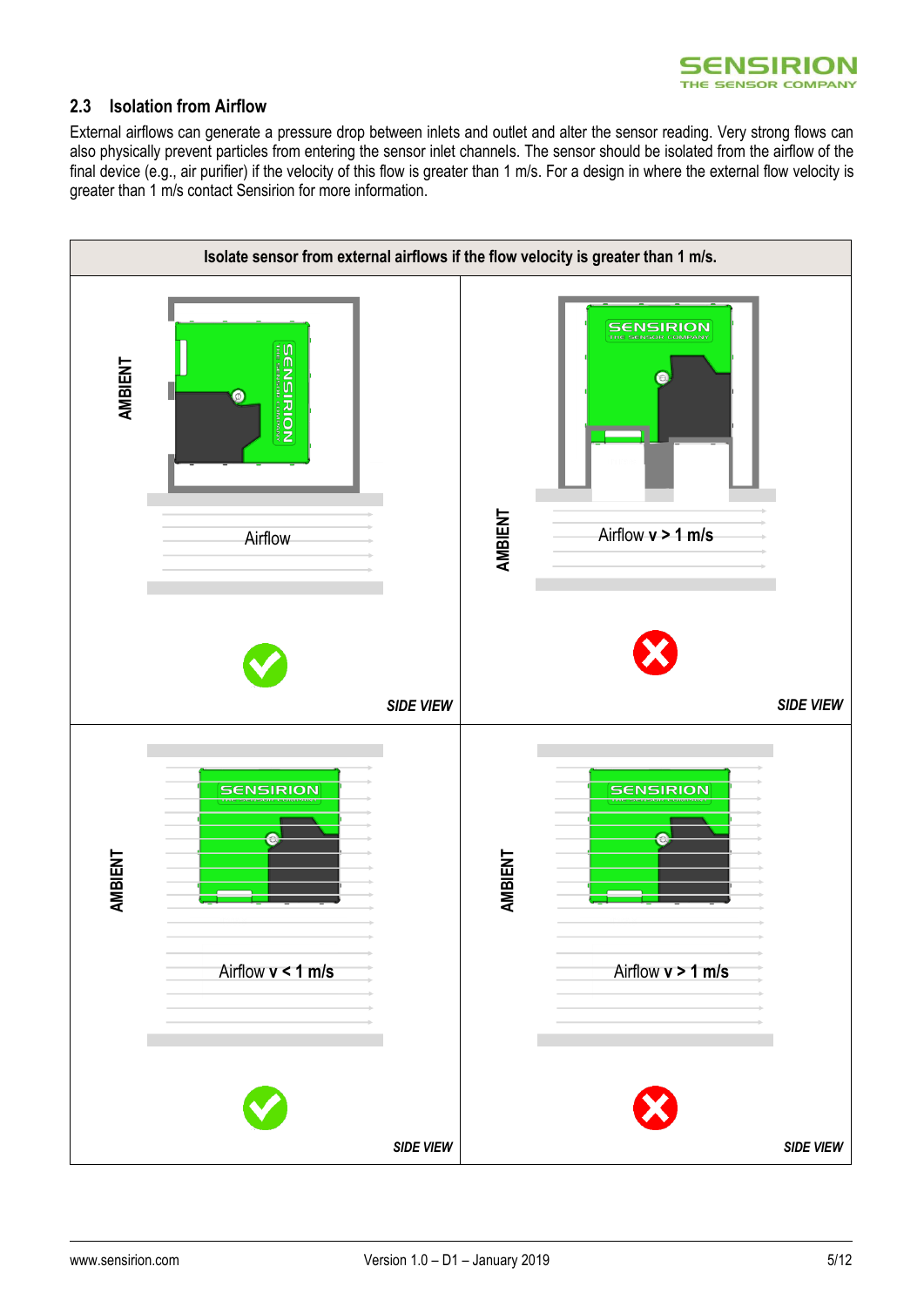

#### **2.4 Decoupling from External Heat Sources**

Sensirion SPS30 sensors are designed for best performance and stability at different environmental temperature conditions. However, heat sources such as external microcontrollers might induce thermal stress on the SPS30, degrading its long-term performance. To overcome related overheating effects, it should be avoided to design the SPS30 in close vicinity to heat sources.

It is further recommended to place the SPS30 below heat sources as air convection arising from heat sources might heat up the sensor.

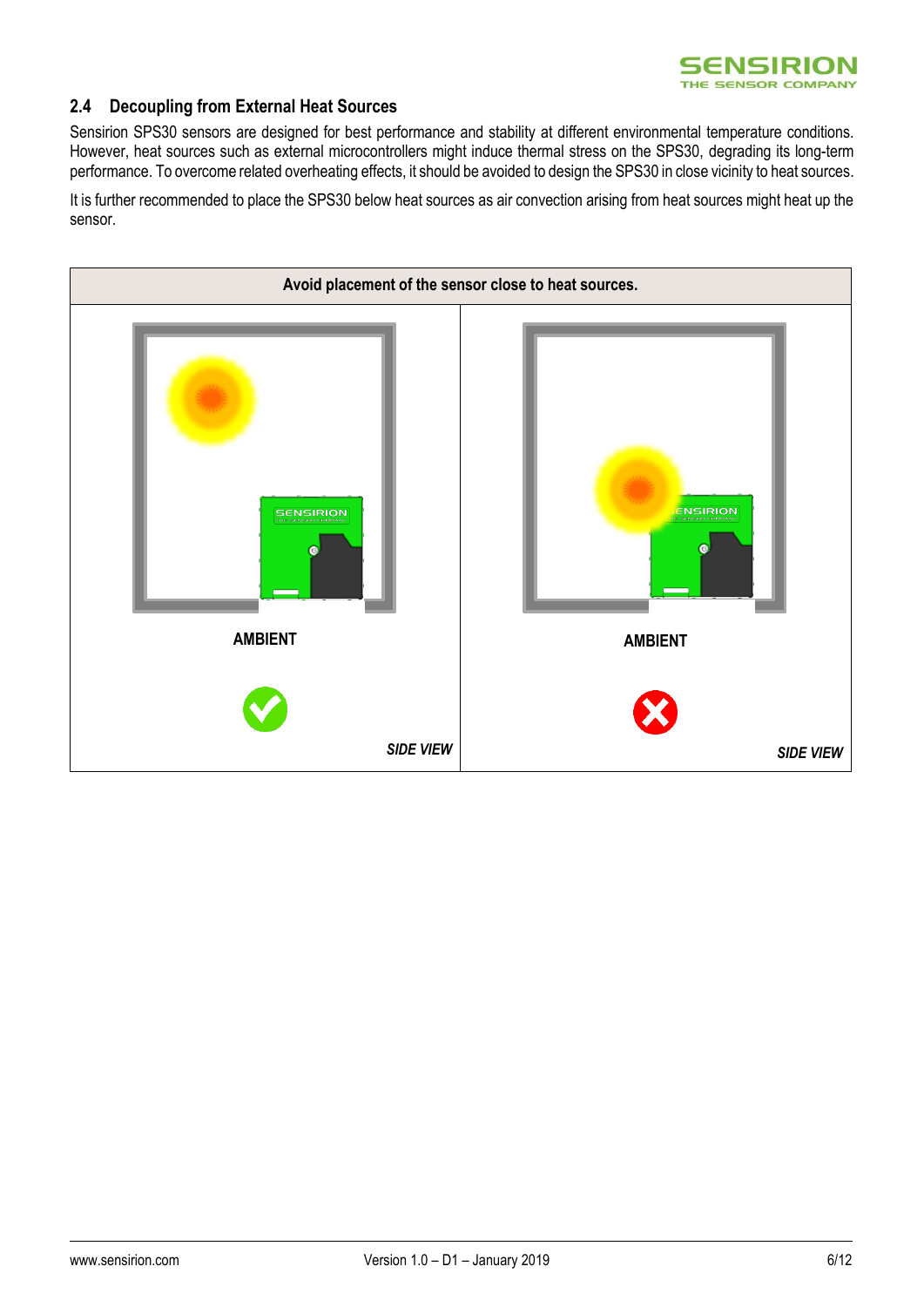

### **2.5 Protection from Sunlight**

Exposing the SPS30 to direct sunlight might introduce temperature gradients and accelerate the aging of the SPS30. Thus it is recommended to protect the sensor from direct sunlight. This can be achieved by a suitable design-in or by using a light shade.

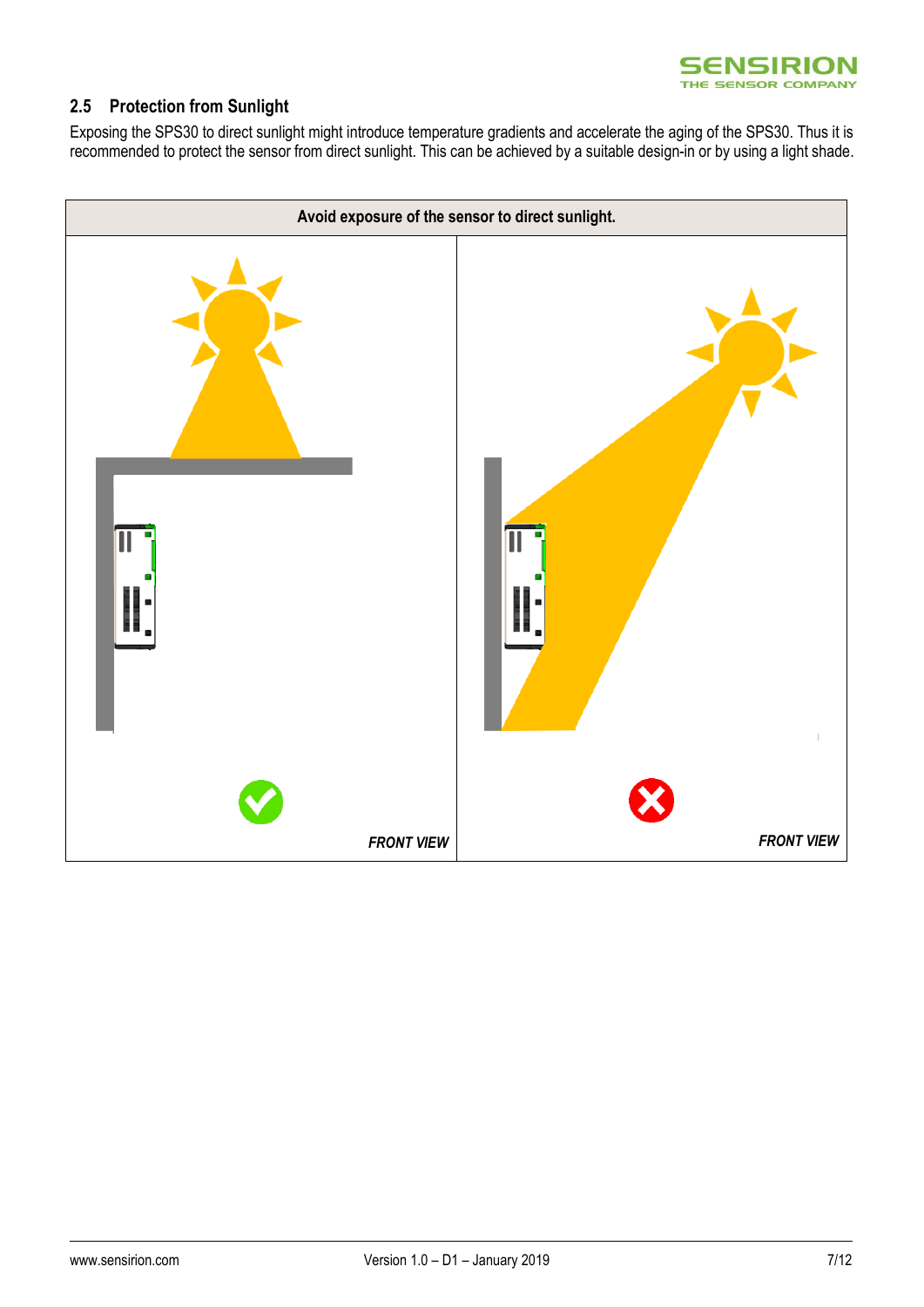

## **3 Mechanical Assembly Guidelines**

The following indications should be followed when assembling the SPS30:

- Do not obstruct inlets and outlet.
- Firm mechanical fixations should be used to reduce unwanted noise caused by loose mechanical coupling.
- Acoustic foam or thin rubber can be used to further reduce noise<sup>1</sup>.
- If an all-around casing is used, it is recommended to not cover the entire sensor surface to avoid overheating.

A few mounting examples are shown in the following. The red dashed-line regions show the non-obstructed inlets/outlet and connector areas.



 $1$  Note that sensor acoustic emission level is always below 25 dB(A). Acoustic foam helps to reduce unwanted noise generated by the mechanical coupling between the sensor and the fixations.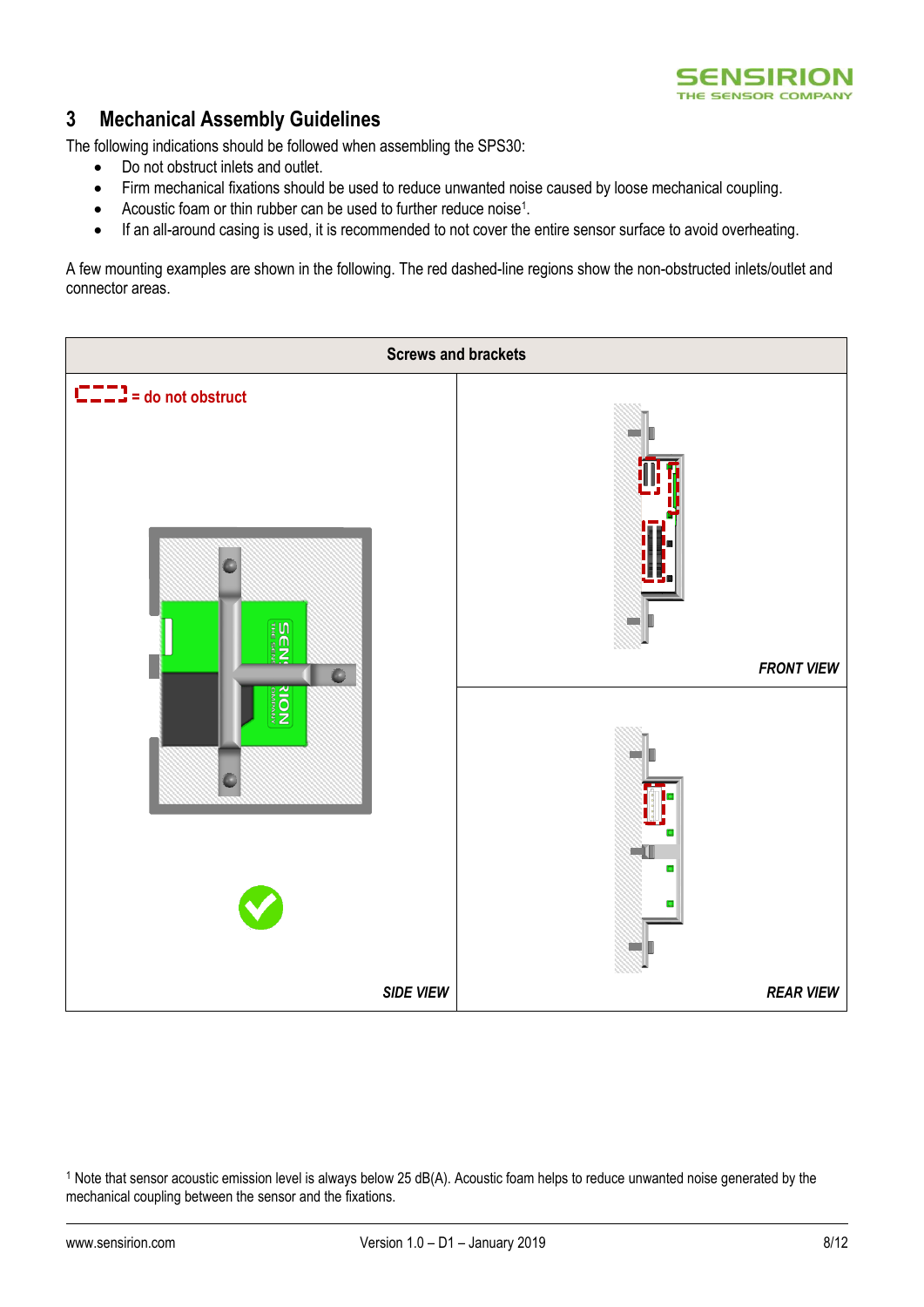

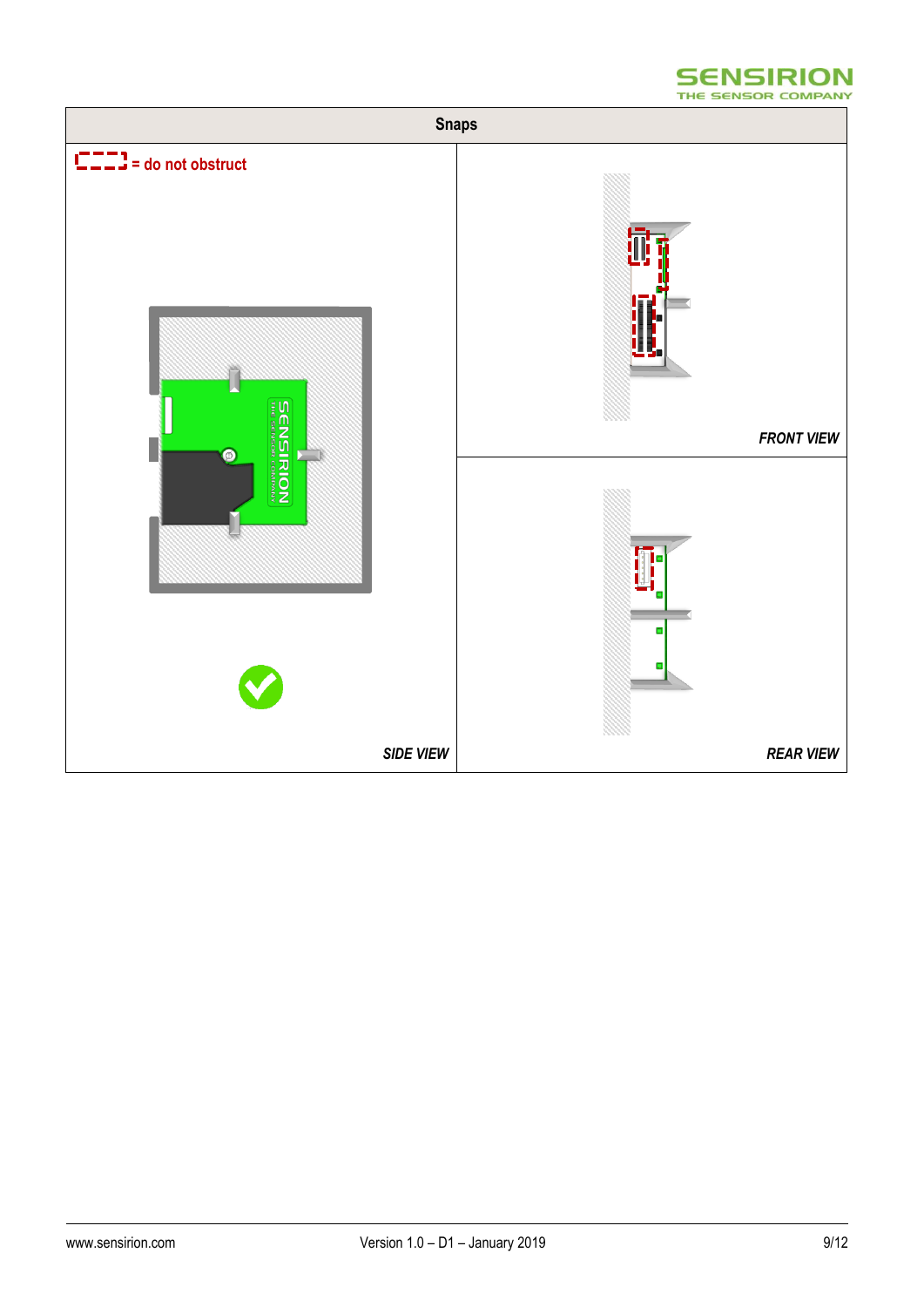

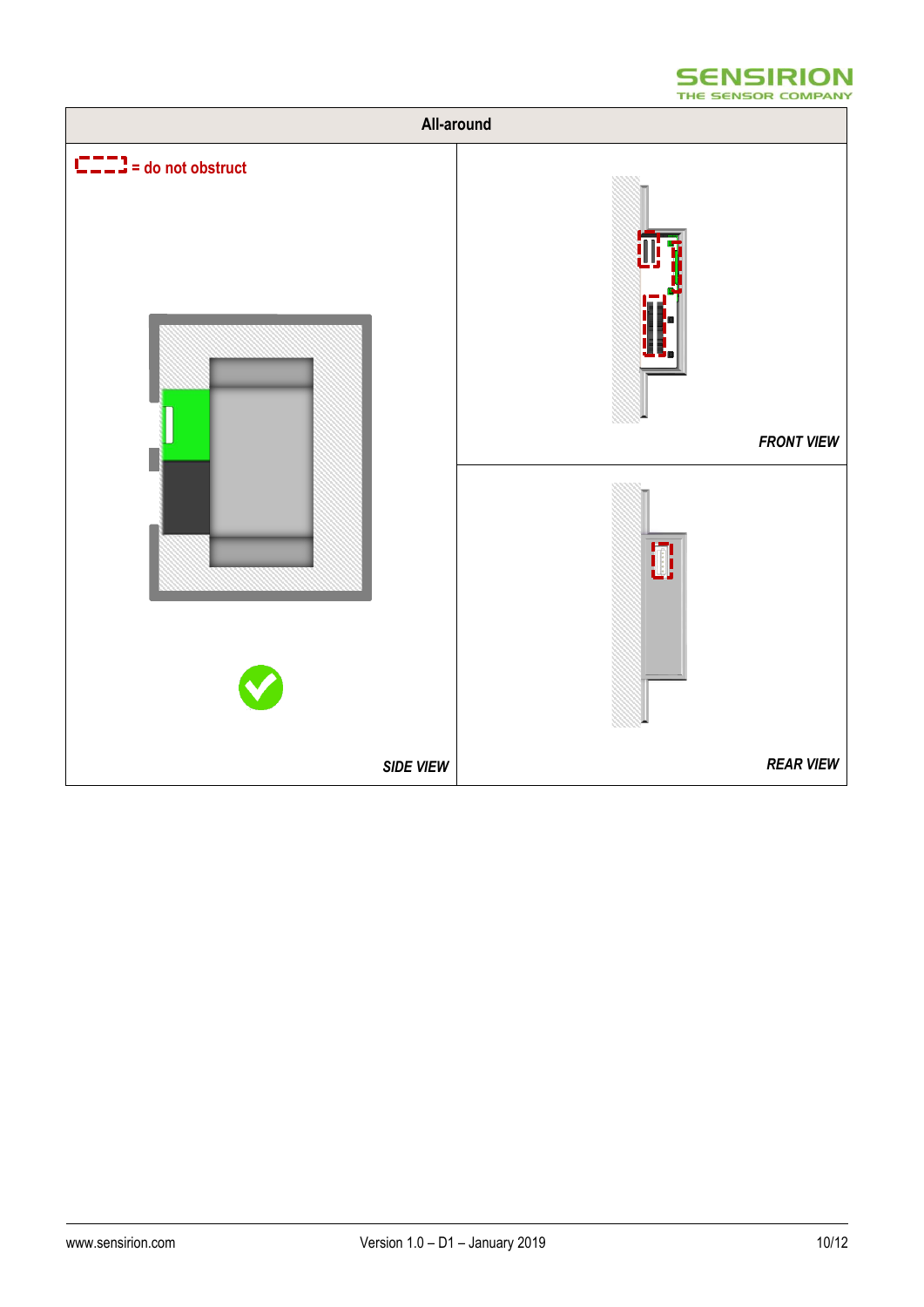



<sup>&</sup>lt;sup>2</sup> Similarly, acoustic foam or thin rubber can be used for other suggested mechanical fixations (e.g. snaps, all-around).